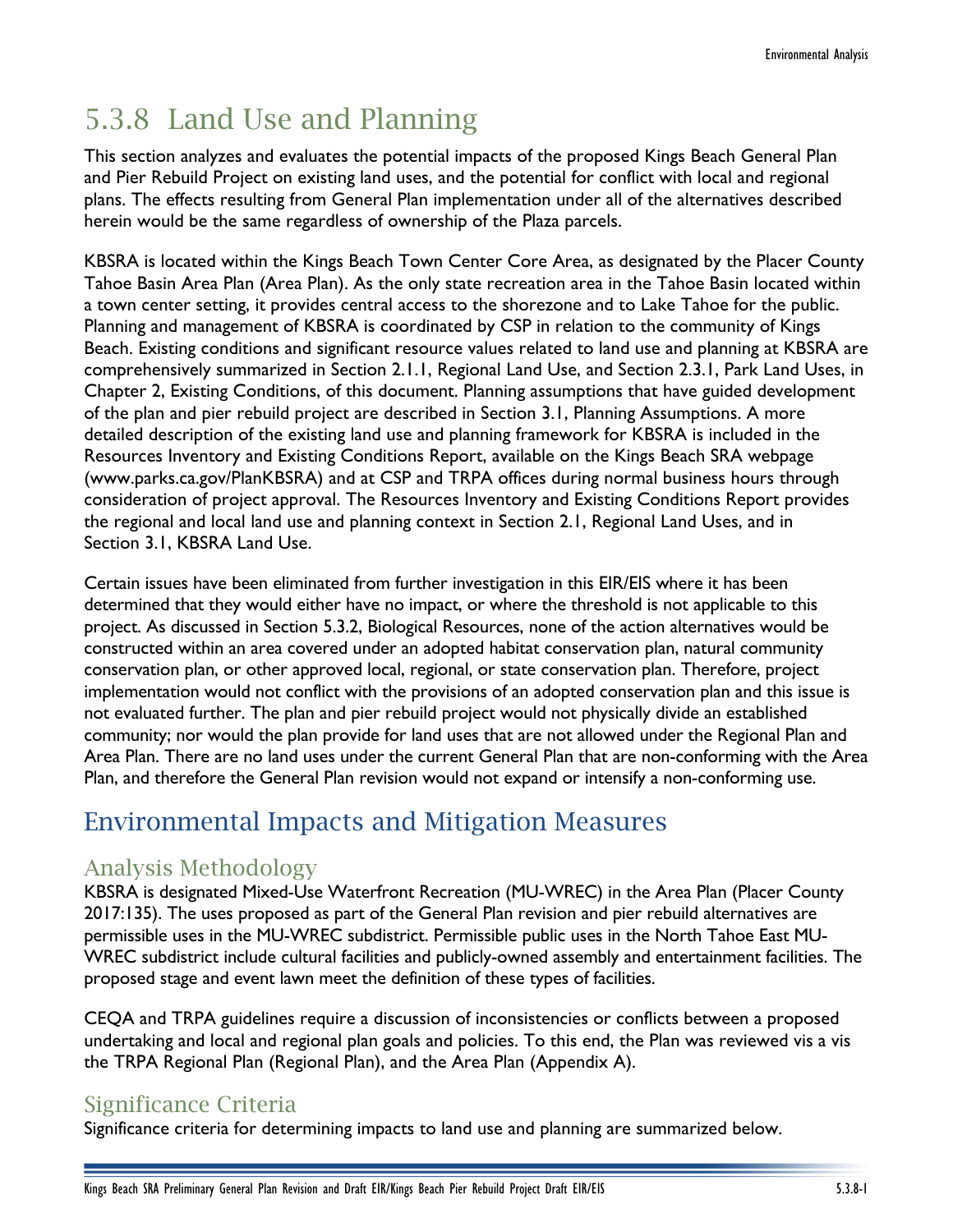#### CEQA Criteria

Based on Appendix G of the State CEQA Guidelines, impacts to land use and planning would be significant if the project would:

 conflict with an applicable land use plan, policy, or regulation of an agency with jurisdiction over the project adopted for the purpose of avoiding or minimizing an environmental effect.

#### TRPA Criteria

The land use criteria from the TRPA Initial Environmental Checklist were used to evaluate the land use and planning impacts of the alternatives. Impacts to land use and planning would be significant if the project would:

 propose uses inconsistent with applicable goals and policies of the TRPA Regional Plan, and the applicable Area Plan.

## Environmental Impacts

#### Impact 5.3.8-1: Consistency with adopted plans and policies

Land uses in KBSRA are regulated by the TRPA Regional Plan and Code of Ordinances, and the Area Plan. The Alternative 2 General Plan revision and pier rebuild project would be consistent the applicable policies of the Regional Plan and Area Plan and, thus, would have **no impact** related to consistency with adopted plans and policies. Alternatives 3 and 4 would be consistent with both the Regional Plan and Area Plan in that they would further the goal of providing public shorezone and recreational access, and meet the goals and policies of both the Regional Plan and Area Plan to that end. Alternatives 3 and 4 would not be consistent with some policies related to protecting or improving views of scenic resources. The environmental effects of these policy conflicts are addressed in Section 5.3.12, Scenic Resources. A conflict with a specific policy alone does not constitute an inconsistency with a land use plan. Consequently, Alternatives 3 and 4 would have a **less-than-significant** impact related to consistency with adopted plans and policies.

Alternative 1, the No Project alternative, would not implement a revision to the adopted 1980 General Development Plan, nor would it involve construction of upland improvements or a rebuilt pier; therefore, Alternative I would not stimulate land use changes and would be a continuation of existing land use patterns. Alternative I would not be consistent with policies related to scenic resources, transit, and enhancing recreation resources. The environmental effects of these policy conflicts are addressed in Section 5.3.11, Recreation; Section 5.3.12, Scenic Resources; and Section 5.3.13, Transportation and Circulation. Alternative I would not preclude the adoption of future plans, or consistency with existing plans and policies. For these reasons and because a conflict with a specific policy alone does not constitute an inconsistency with a land use plan, Alternative I would have a **less-than-significant** impact on land use consistency with adopted plans and policies. Analysis of consistency of the alternatives with the Area Plan and the TRPA Regional Plan are provided in Appendix A.

The Regional Plan provides for the development, utilization, and management of recreational resources within the Tahoe region. Regional Plan recreational goals and policies are shaped by a guiding recreational policy statement set forth by the TRPA Governing Board, which is echoed in the Area Plan and below:

It shall be the policy of the TRPA Governing Body in development of the Regional Plan to preserve and enhance the high quality recreational experience including preservation of highquality undeveloped shorezone and other natural areas. In developing the Regional Plan, the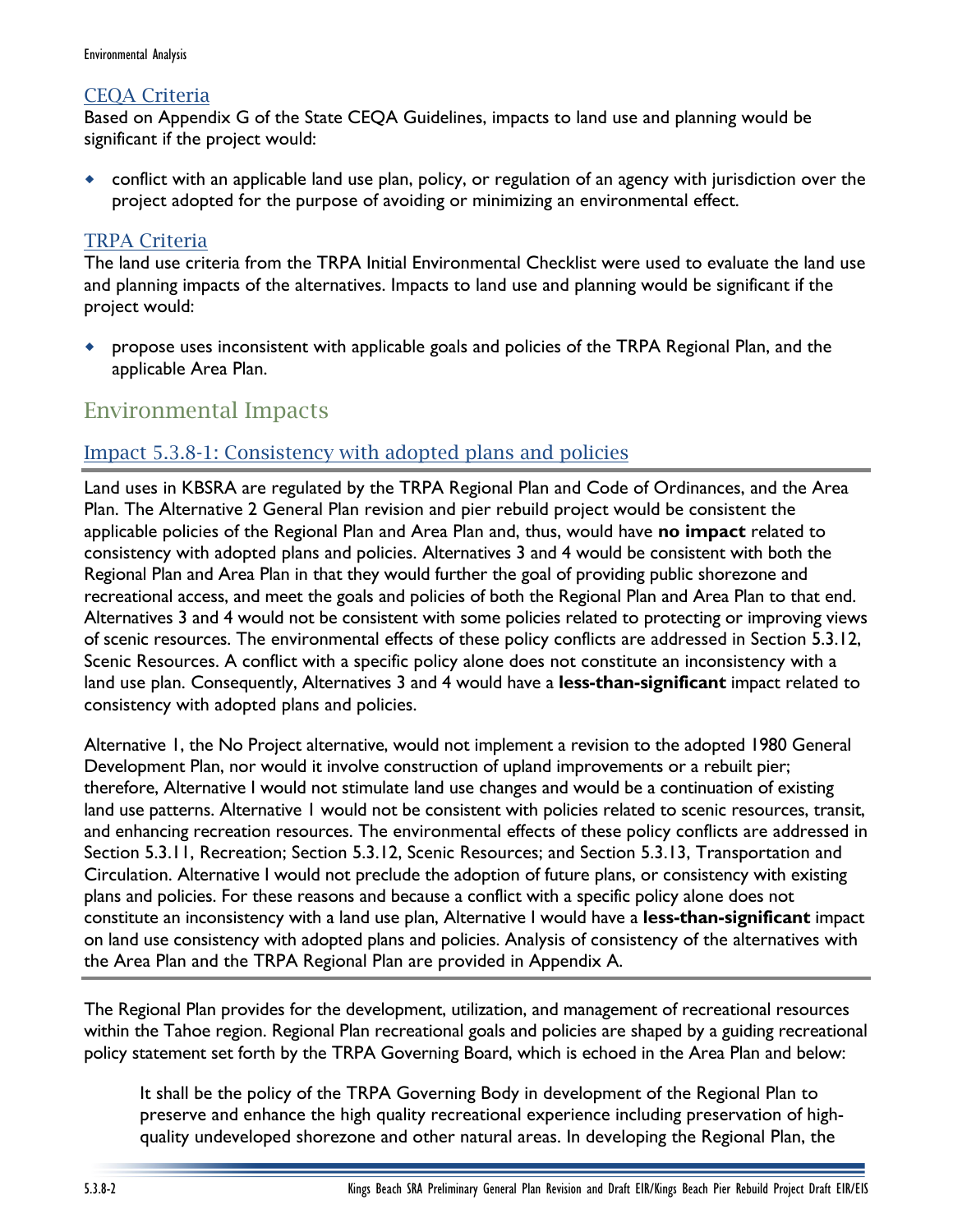staff and Governing Body shall consider provisions for additional access, where lawful and feasible, to the shorezone and high quality undeveloped areas for low density recreational uses.

It shall be the policy of the TRPA Governing Body in development of the Regional Plan to establish and ensure a fair share of the total Region capacity for outdoor recreation is available to the general public.

Individual policies of both the Regional Plan and Area Plan are intended to advance development of recreational facilities such that they keep pace with public demand and remain high on the development priority list, and ensure that the quality of recreational experience is maintained throughout the region. The proposed General Plan revision and pier rebuild project aims to implement the recreation goals and policies of the Regional Plan, advancing the following goals:

- Provide for the appropriate type, location, and rate of development of outdoor recreational uses.
- Provide for the efficient use of outdoor recreation resources.

#### Alternative 1: No Project

#### General Plan Revision

Alternative I would be a continuation of the existing KBSRA 1980 General Development Plan and would not stimulate land use changes or construction of new recreational amenities. As shown in Appendix A, Regional Plan and Area Plan policies would generally not be applicable to maintenance of existing facilities and amenities. Alternative 1 would not be consistent with policies related to parking along scenic corridors (Regional Plan Policy R-4.9), transit operations (Regional Plan Policy R-4.10), and enhancing recreation facilities (Area Plan Policy R-P-2). The environmental effects of these policy conflicts are addressed in Section 5.3.11, Recreation; Section 5.3.12, Scenic Resources; and Section 5.3.13, Transportation and Circulation.

Future plan revisions for the park would be possible under this alternative, and would be developed and implemented consistent the Regional Plan and Area Plan. Although Alternative 1 would not be consistent with several policies from the Regional Plan and Area Plan, conflict with a specific policy alone does not constitute an inconsistency with a land use plan. Consequently, Alternative I would have a **less-than-significant** impact related to consistency with adopted plans and policies.

#### Pier Rebuild Project

Because there would be no improvements with Alternative I, the existing pier would remain in place as it currently is, and there would be no corresponding change to land use. Alternative 1 related to the pier would not be consistent with policies related to transit operations (e.g., water taxi; Regional Plan Policy R-4.10) and enhancing recreation facilities (Area Plan Policy R-P-2). The environmental effects of these policy conflicts are addressed in Section 5.3.11, Recreation, and Section 5.3.13, Transportation and Circulation. Although Alternative 1 would not be consistent with several policies from the Regional Plan and Area Plan, conflict with a specific policy alone does not constitute an inconsistency with a land use plan. Consequently, Alternative I would have a **less-than-significant** impact related to consistency with adopted plans and policies.

#### Alternative 2: Eastern Pier Alternative (Proposed Project)

#### General Plan Revision

As described above, land use plans that guide implementation of the General Plan revision and pier rebuild project are guided by the TRPA policy statement that stresses public access to the shorezone,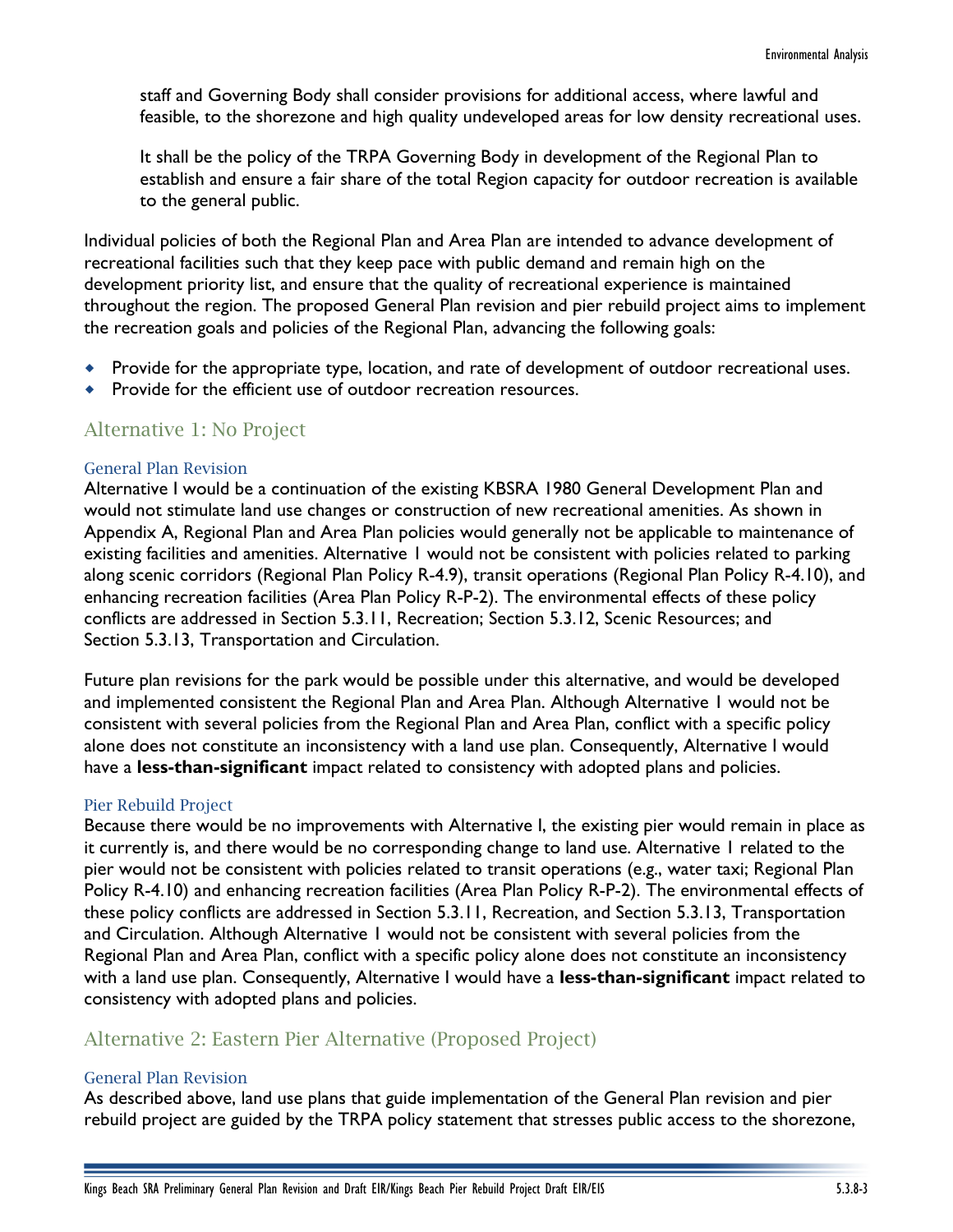where lawful and feasible, and regional fair share access to outdoor recreation for the public. The General Plan revision proposed under Alternative 2 meets this main objective, and is consistent with relevant, specific policies of the Regional Plan and Area Plan (Appendix A). Alternative 2 would involve removal of the existing boat ramp on the eastern side of the park, which would eliminate public access to Lake Tahoe for motorized watercraft; however, the extended rebuilt pier would be designed to accommodate motorized watercraft access from Lake Tahoe to KBSRA from the legal lake level limit of 6,229.1 feet Lake Tahoe Datum to 6,017 feet Lake Tahoe datum, thereby extending the frequency in which motorized watercraft are able to access KBSRA. Alternative 2 provides a mix of recreational facilities intended to enhance public pedestrian access to the beach and shorezone, as well as a reconfigured pier design to increase public access onto the lake. Additionally, the existing boat ramp does not reach the water during periods of low water, which can prevent use for long periods of time, making the facility ineffective. On balance, the General Plan revision would allow better access to Lake Tahoe for different types of lake users. Moreover, Alternative 2 would be consistent with and would implement relevant Regional Plan and Area Plan policies; therefore, there would be **no impact** related to consistency with adopted plans and policies.

#### Pier Rebuild Project

The pier rebuild project under Alternative 2 would situate a new pier at the eastern end of KBSRA. The conceptual design shows the pier extending 488 feet into the lake, 281 feet longer than the existing pier. The pier would feature a 213-foot fixed section, which would transition to an 80-foot gangway, followed by a 215-foot floating section intended to reach to the lake during periods of low water. As discussed above, this pier design would provide public access to Lake Tahoe at a broader range of lake level conditions, meeting the general recreational objectives of the Regional Plan and Area Plan. The pier design and location are consistent with the policies of the Regional Plan and Area Plan (Appendix A) and therefore there would be **no impact** related to consistency with adopted plans and policies from implementation of the eastern pier alternative.

#### Alternative 3: Central Pier Alternative

#### General Plan Revision

As described above, land use plans that guide implementation of the Alternative 3 General Plan revision and pier rebuild project are guided by the TRPA policy statement that stresses public access to the shorezone, where lawful and feasible, and regional fair share access to outdoor recreation for the public. The General Plan revision proposed under Alternative 3 meets this main objective, and like Alternative 2, would be broadly consistent with plan policies (Appendix A). Alternative 3 would also involve removal of the boat launch, but, as with Alternative 2, implementation of the General Plan revision under Alternative 3 would provide enhanced access to the lake for a wider range of users on a more consistent basis. Alternative 3 would not be consistent with a policy related to parking along scenic corridors because this alternative would increase parking along a scenic corridor (Regional Plan Policy R-4.9). The environmental effects of this policy conflict are addressed in Section 5.3.12, Scenic Resources. Mitigation is incorporated to avoid or minimize significant effects to the extent feasible.

A conflict with a specific policy alone does not constitute an inconsistency with a land use plan. Therefore, because the Alternative 3 General Plan revision would be consistent with and would implement the overarching land use plans (i.e., Regional Plan and Area Plan), it would not be in conflict with existing land use plans. Therefore, policy impacts associated with implementation of the General Plan revision under Alternative 3 would be **less than significant**.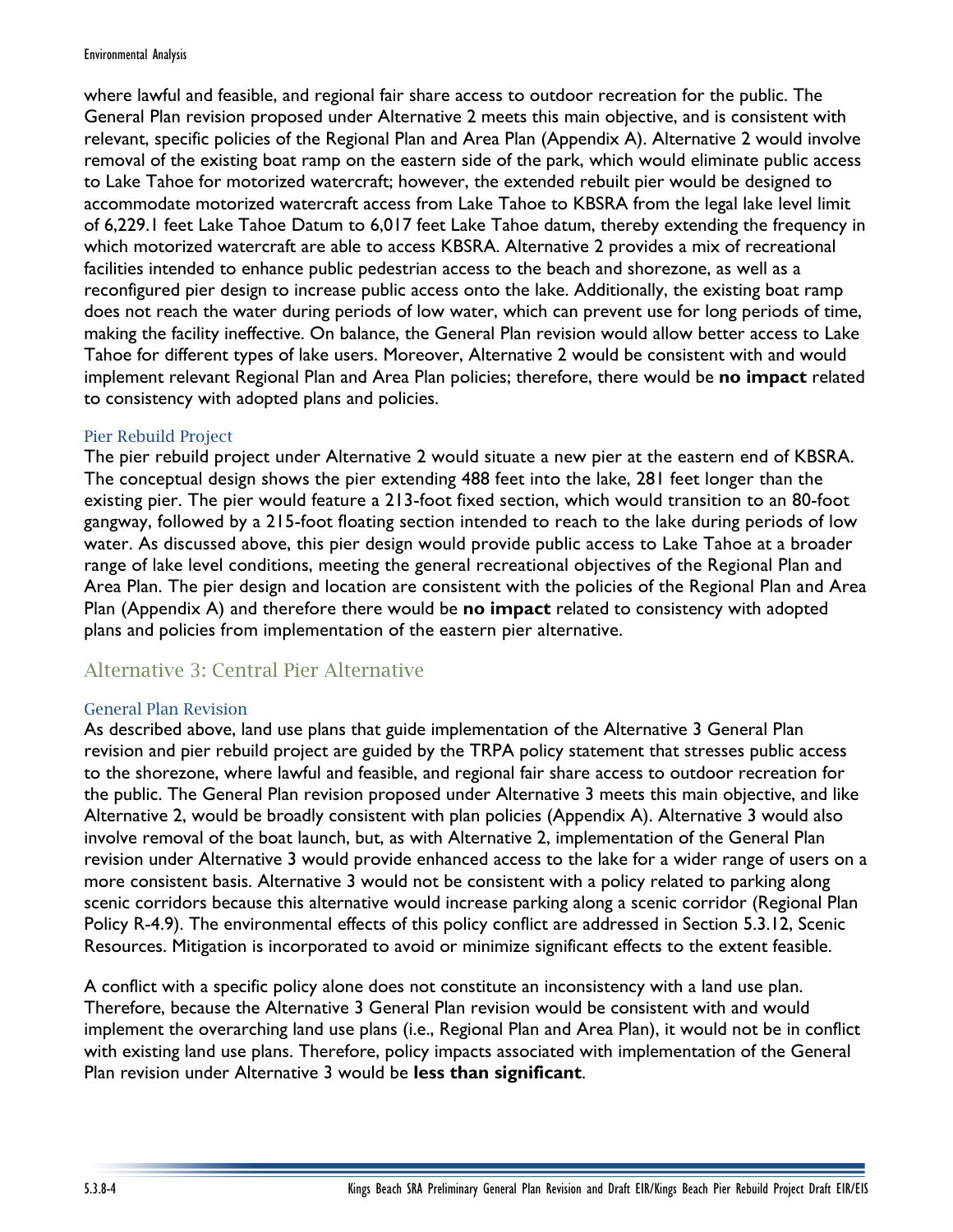#### Pier Rebuild Project

The central pier alternative places the pier at the center of KBSRA, in the location of the existing pier. The conceptual design shows the pier extending 601 feet into the lake, 394 feet longer than the existing pier. The pier begins with a 212-foot fixed section, transitioning to an 80-foot gangway, followed by a 329-foot floating section intended to provide access to the lake at water levels between the legal lake limit of 6,229.1 feet Lake Tahoe Datum and 6,017 feet Lake Tahoe datum. This pier design would provide consistent public access to Lake Tahoe, meeting the general recreational objectives of the Regional Plan and Area Plan. The pier design and location are mostly consistent with the policies of the Regional Plan and Area Plan, with the exception that the pier design would compromise TRPA scenic shoreline thresholds (see Section 5.3.12, Scenic Resources, and Appendix A). The central pier would not be consistent with policies related to reducing the scenic quality of a scenic resource (Regional Plan Policy CD-1.1), visual amenities (Regional Plan Policy SZ-1.7), and protecting and enhancing existing scenic views (Area Plan Policy SR-P-4). The environmental effects of these policy conflicts are addressed in Section 5.3.12, Scenic Resources. Mitigation is incorporated to avoid or minimize significant effects to the extent feasible.

A conflict with a specific policy alone does not constitute an inconsistency with a land use plan. For this reason and because the pier design meets the overarching objectives of the Regional Plan and Area Plan and is consistent with all other relevant policies, impacts to land use associated with the Central Pier Alternative are **less than significant**.

#### Alternative 4: Western Pier Alternative

#### General Plan Revision

As described above, land use plans that guide implementation of the General Plan revision and pier rebuild project are guided by the TRPA policy statement that stresses public access to the shorezone, where lawful and feasible, and regional fair share access to outdoor recreation for the public. The General Plan revision proposed under Alternative 4 meets this main objective, and would be consistent with plan policies (Appendix A). Therefore, policy impacts associated with implementation of the General Plan revision with implementation of Alternative 4 would be **less than significant**.

#### Pier Rebuild Project

The western pier alternative would locate the pier at the western end of KBSRA, near the location of the event center and closer to private residences to the west of the park and the motorized boat ramp on the eastern end of the park would be extended to increase the time in which the boat ramp is accessible. The conceptual design shows the pier extending 704 feet into the lake, 497 feet longer than the existing pier. The pier begins with a landward 320-foot fixed section, transitioning to an 80-footlong gangway, followed by a 329-foot-long floating section intended to provide access to the lake at water levels between the legal lake limit of 6,229.1 feet Lake Tahoe Datum and 6,017 feet Lake Tahoe datum. Like the pier under Alternatives 2 and 3, this pier design would provide consistent public access to Lake Tahoe, meeting the general recreational objectives of the Regional Plan and Area Plan. The pier design and location are mostly consistent with the policies of the Regional Plan and Area Plan, with the exception that the pier design would compromise TRPA scenic shoreline thresholds, and Area Plan noise limits (see Section 5.3.12, Scenic Resources, Section 5.3.9, Noise, and Appendix A). The western pier would not be consistent with policies related to reducing the scenic quality of a scenic resource (Regional Plan Policy CD-1.1), visual amenities (Regional Plan Policy SZ-1.7), and protecting and enhancing existing scenic views (Area Plan Policy SR-P-4). The environmental effects of these policy conflicts are addressed in Section 5.3.12, Scenic Resources. Mitigation is incorporated to avoid or minimize significant effects to the extent feasible.